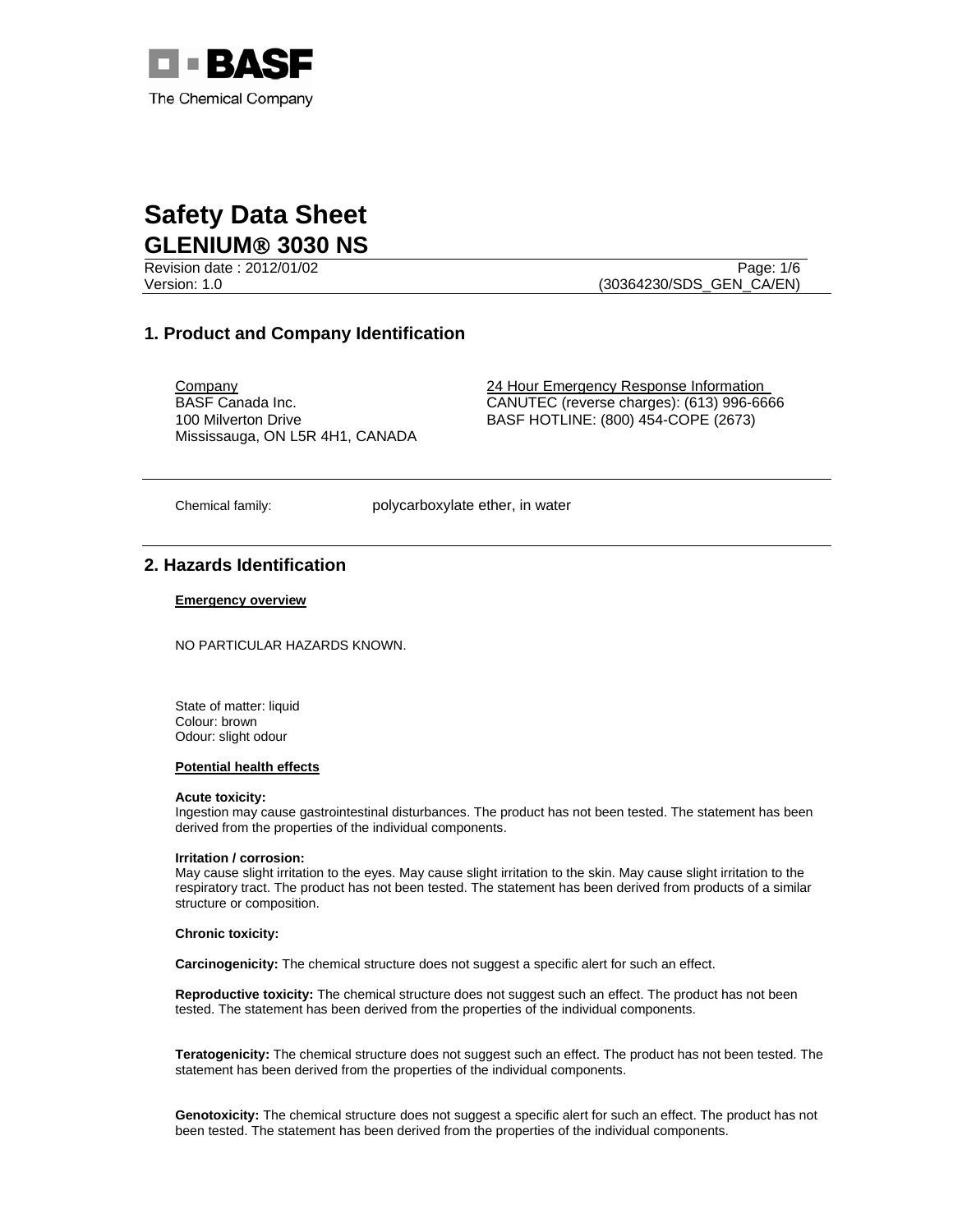Revision date : 2012/01/02 Page: 2/6

#### **Potential environmental effects**

#### **Aquatic toxicity:**

The product has not been tested.

#### **Bioaccumulation / bioconcentration:**

Discharge into the environment must be avoided.

## **3. Composition / Information on Ingredients**

Not WHMIS controlled.

## **4. First-Aid Measures**

#### **General advice:**

First aid personnel should pay attention to their own safety. Remove contaminated clothing.

#### **If inhaled:**

If difficulties occur after vapour/aerosol has been inhaled, remove to fresh air and seek medical attention.

#### **If on skin:**

After contact with skin, wash immediately with plenty of water and soap. If irritation develops, seek medical attention.

#### **If in eyes:**

Wash affected eyes for at least 15 minutes under running water with eyelids held open, consult an eye specialist.

#### **If swallowed:**

Rinse mouth and then drink plenty of water. Seek medical attention.

# **Note to physician**

Treat according to symptoms (decontamination, vital functions), no known specific antidote.

### **5. Fire-Fighting Measures**

| Flash point:           | $>249^{\circ}$ C |
|------------------------|------------------|
| Lower explosion limit: |                  |
| Upper explosion limit: |                  |

(ASTM D92) No data available. No data available.

#### **Suitable extinguishing media:**

foam, water spray, dry powder, carbon dioxide

#### **Unsuitable extinguishing media for safety reasons:**  water jet

**Hazards during fire-fighting:** 

carbon monoxide, carbon dioxide, harmful vapours, nitrogen oxides, fumes/smoke, carbon black

#### **Protective equipment for fire-fighting:**

Firefighters should be equipped with self-contained breathing apparatus and turn-out gear.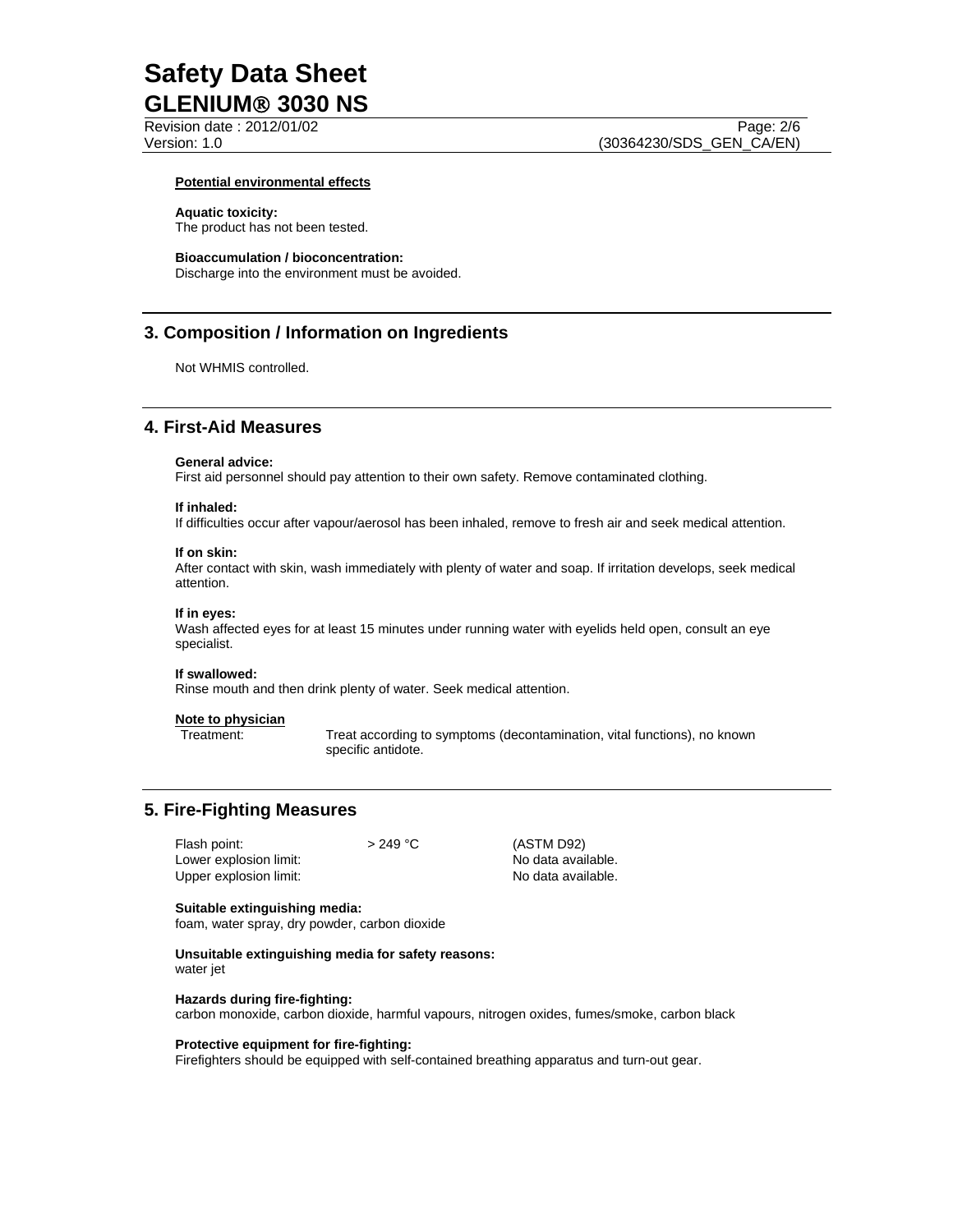Revision date : 2012/01/02 Page: 3/6

## **6. Accidental release measures**

#### **Personal precautions:**

Use personal protective clothing. Do not breathe vapour/aerosol/spray mists. Sources of ignition should be kept well clear. Handle in accordance with good building materials hygiene and safety practice.

#### **Environmental precautions:**

Contain contaminated water/firefighting water. Do not discharge into drains/surface waters/groundwater.

#### **Cleanup:**

For small amounts: Pick up with inert absorbent material (e.g. sand, earth etc.). Dispose of contaminated material as prescribed. For large amounts: Pump off product.

# **7. Handling and Storage**

### **Handling**

#### **General advice:**

Avoid aerosol formation. Avoid inhalation of mists/vapours. Avoid skin contact. No special measures necessary provided product is used correctly.

#### **Protection against fire and explosion:**

No special precautions necessary.

#### **Storage**

#### **General advice:**

Keep only in the original container in a cool, dry, well-ventilated place away from ignition sources, heat or flame. Store protected against freezing. Protect from direct sunlight.

#### **Temperature tolerance**

Protect from temperatures below: 5 °C

The packed product must be protected from temperatures below the indicated one.

# **8. Exposure Controls and Personal Protection**

#### **Personal protective equipment**

#### **Respiratory protection:**

Wear respiratory protection if ventilation is inadequate. Wear a NIOSH-certified (or equivalent) respirator as necessary.

#### **Hand protection:**

Chemical resistant protective gloves

#### **Eye protection:**

Safety glasses with side-shields.

#### **Body protection:**

Body protection must be chosen based on level of activity and exposure.

#### **General safety and hygiene measures:**

In order to prevent contamination while handling, closed working clothes and working gloves should be used. Handle in accordance with good building materials hygiene and safety practice. When using, do not eat, drink or smoke. Hands and/or face should be washed before breaks and at the end of the shift. At the end of the shift the skin should be cleaned and skin-care agents applied. Gloves must be inspected regularly and prior to each use. Replace if necessary (e.g. pinhole leaks).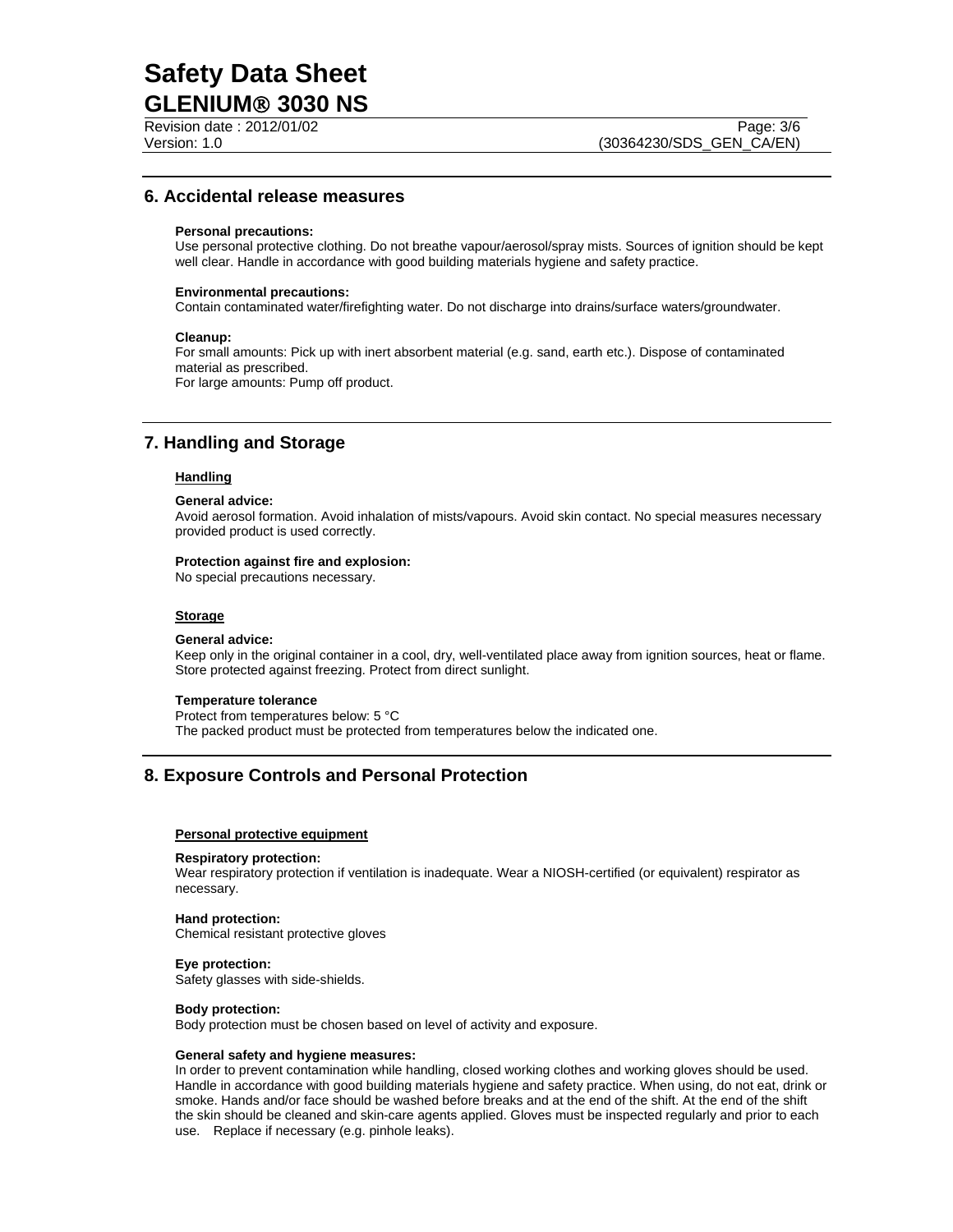Revision date : 2012/01/02 Page: 4/6

# **9. Physical and Chemical Properties**

Form: liquid<br>Odour: liquid slight Odour threshold: No data available. Colour:<br>
pH value:<br>
5 - 8 pH value: Boiling point: approx. 100 °C Density: approx. 1.05 g/cm3 (20 °C)<br>Vapour density: Heavi Partitioning coefficient n-octanol/water (log Pow): Solubility in water: soluble

Heavier than air. No data available.

Other Information: If necessary, information on other physical and chemical parameters is indicated in this section.

# **10. Stability and Reactivity**

#### **Conditions to avoid:**

See MSDS section 7 - Handling and storage.

#### **Substances to avoid:**

strong acids, strong bases, strong oxidizing agents

#### **Hazardous reactions:**

The product is stable if stored and handled as prescribed/indicated.

slight odour

### **Decomposition products:**

carbon oxides

#### **Thermal decomposition:**

No decomposition if stored and handled as prescribed/indicated.

#### **Oxidizing properties:**

Based on its structural properties the product is not classified as oxidizing.

## **11. Toxicological information**

#### **Other Information:**

Based on our experience and the information available, no adverse health effects are expected if handled as recommended with suitable precautions for designated uses. The product has not been tested. The statements on toxicology have been derived from products of a similar structure and composition.

## **12. Ecological Information**

#### **Degradability / Persistence Biological / Abiological Degradation**

Evaluation: Inherently biodegradable. The insoluble fraction can be removed by mechanical means in suitable waste water treatment plants.

#### **Other adverse effects:**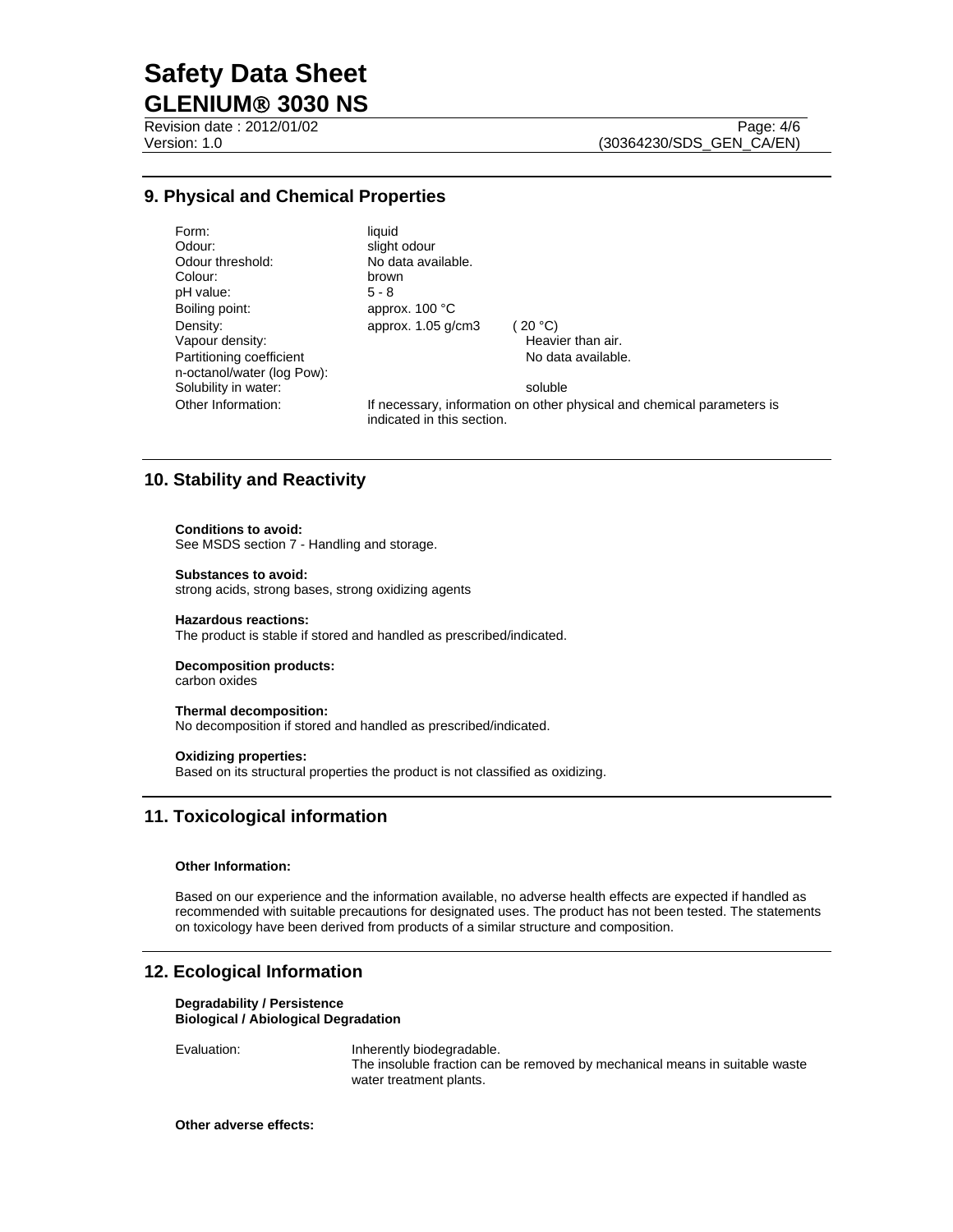Revision date : 2012/01/02 Page: 5/6 Version: 1.0 (30364230/SDS\_GEN\_CA/EN)

Ecological data are not available. Do not allow to enter soil, waterways or waste water channels.

## **13. Disposal considerations**

#### **Waste disposal of substance:**

Do not discharge into drains/surface waters/groundwater. Dispose of in a licensed facility.

#### **Container disposal:**

Contaminated packaging should be emptied as far as possible; then it can be passed on for recycling after being thoroughly cleaned.

## **14. Transport Information**

**Land transport**  TDG

Not classified as a dangerous good under transport regulations

**Sea transport**  IMDG

Not classified as a dangerous good under transport regulations

**Air transport**  IATA/ICAO

Not classified as a dangerous good under transport regulations

# **15. Regulatory Information**

#### **Federal Regulations**

**Registration status:**  Chemical DSL, CA released / listed

**THIS PRODUCT HAS BEEN CLASSIFIED IN ACCORDANCE WITH THE HAZARD CRITERIA OF THE CPR AND THE MSDS CONTAINS ALL THE INFORMATION REQUIRED BY THE CPR.**

# **16. Other Information**

We support worldwide Responsible Care® initiatives. We value the health and safety of our employees, customers, suppliers and neighbors, and the protection of the environment. Our commitment to Responsible Care is integral to conducting our business and operating our facilities in a safe and environmentally responsible fashion, supporting our customers and suppliers in ensuring the safe and environmentally sound handling of our products, and minimizing the impact of our operations on society and the environment during production, storage, transport, use and disposal of our products.